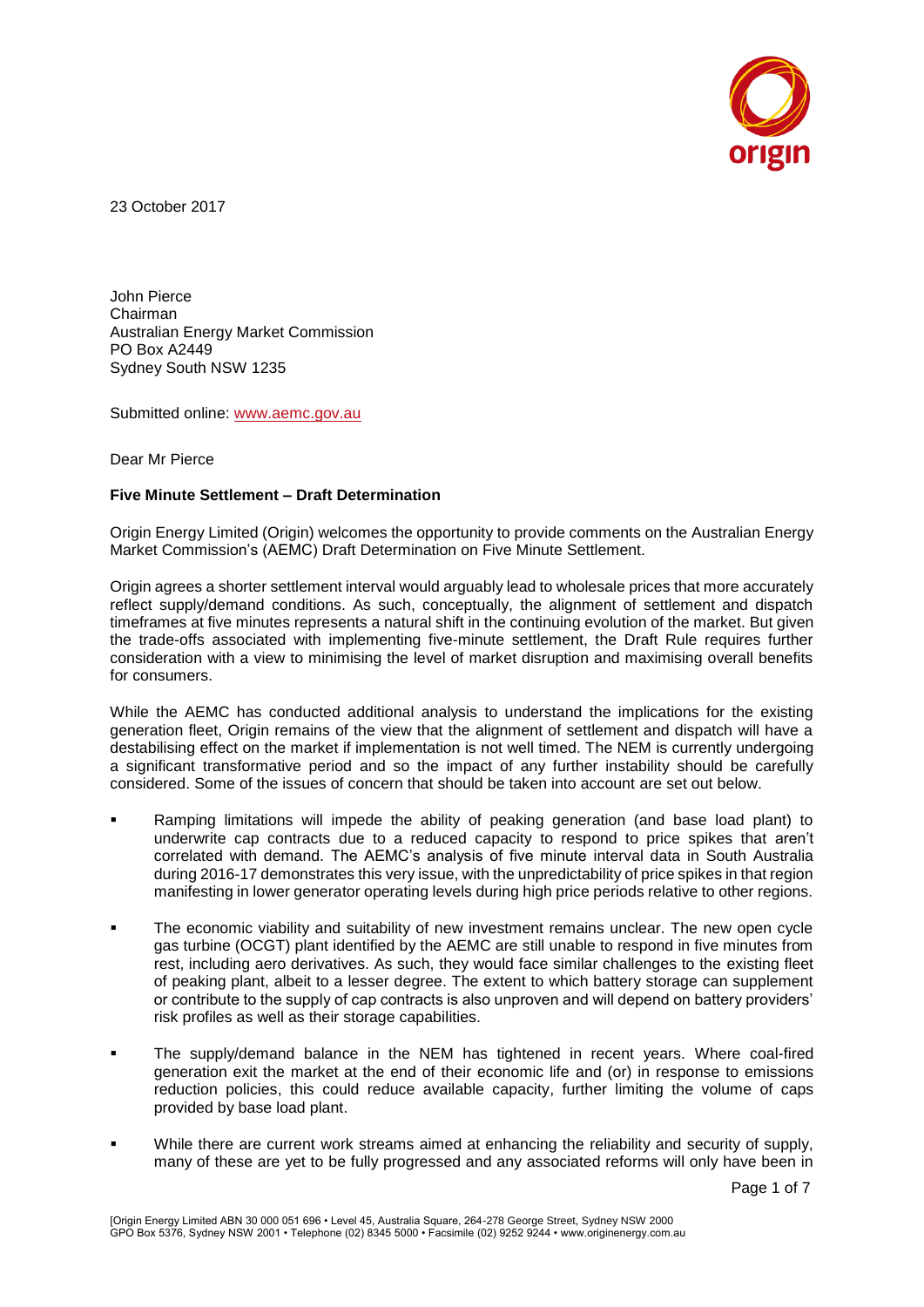place for a limited period prior to 1 July 2021. Whether these reforms will be sufficient to address any reduction in the availability of generation capacity and consequently the supply of cap contracts is therefore uncertain.

In addition to the market issues identified above, Origin has significant concerns around the limited period of time market participants will have to upgrade internal systems and processes to accommodate five minute data. The obligation on AEMO to amend and publish its relevant procedures by 1 December 2020 ahead of the 1 July 2021 start date leaves market participants with only 7 months to finalise/test system changes in accordance with the final procedures.

Further, if the AEMC's decision in its final determination is to make the rule, Origin and other market participants would then need to commence the task of fully understanding the scope of the required system changes that would help to inform the implementation timetable. Even if the required changes could feasibly be made within the specified timeframe, there is no allowance in the event of contingencies. The Power of Choice implementation indicates that changes of this magnitude are rarely implemented smoothly, particularly when internal systems are required to interface with numerous external parties (e.g. AEMO, meter data providers etc.)

#### **The path forward**

In light of the uncertainties identified above, our suggestion is that the proposed transitional period of three years and seven months set out in the Draft Determination should be designated as the minimum transitional period. Ideally, this timeframe should be increased by one year to build redundancy into the timeframe and allow any unforeseen issues to be addressed. Alternatively, if the rule is made AEMO could be charged with developing a detailed implementation plan in consultation with industry that can be used to more accurately inform the scope of required system changes and therefore the appropriate length of the transitional period.

Since the purported efficiency benefits of the rule change are expected to accrue over the longer term, any extension of the transitional timeframe will not detract from the overall value of the rule change. Rather, it will minimise the level of market disruption and potentially avoid exposing consumers to any resultant costs. Critically, it will also afford all participants an appropriate amount of time to ensure system readiness.

#### **Design options**

If the AEMC determines that five minute settlement should be implemented, Origin is supportive of the following design features.

- five minute settlement should be compulsory for both the retail and demand sides;
- underlying five minute data should be derived from revenue meters rather than supervisory control and acquisition (SCADA) data; and
- existing type 4 and 4A metering (that is not at a transmission network connection point or distribution network connection point) as well as type 5 and 6 metering installed prior to 1 December 2018, should be grandfathered.

Attachment 1 provides further details on elements of the Draft Determination. If you wish to discuss any aspect of this submission further, please contact Shaun Cole at [shaun.cole@originenergy.com.au](mailto:shaun.cole@originenergy.com.au) or on 03 8665 7366.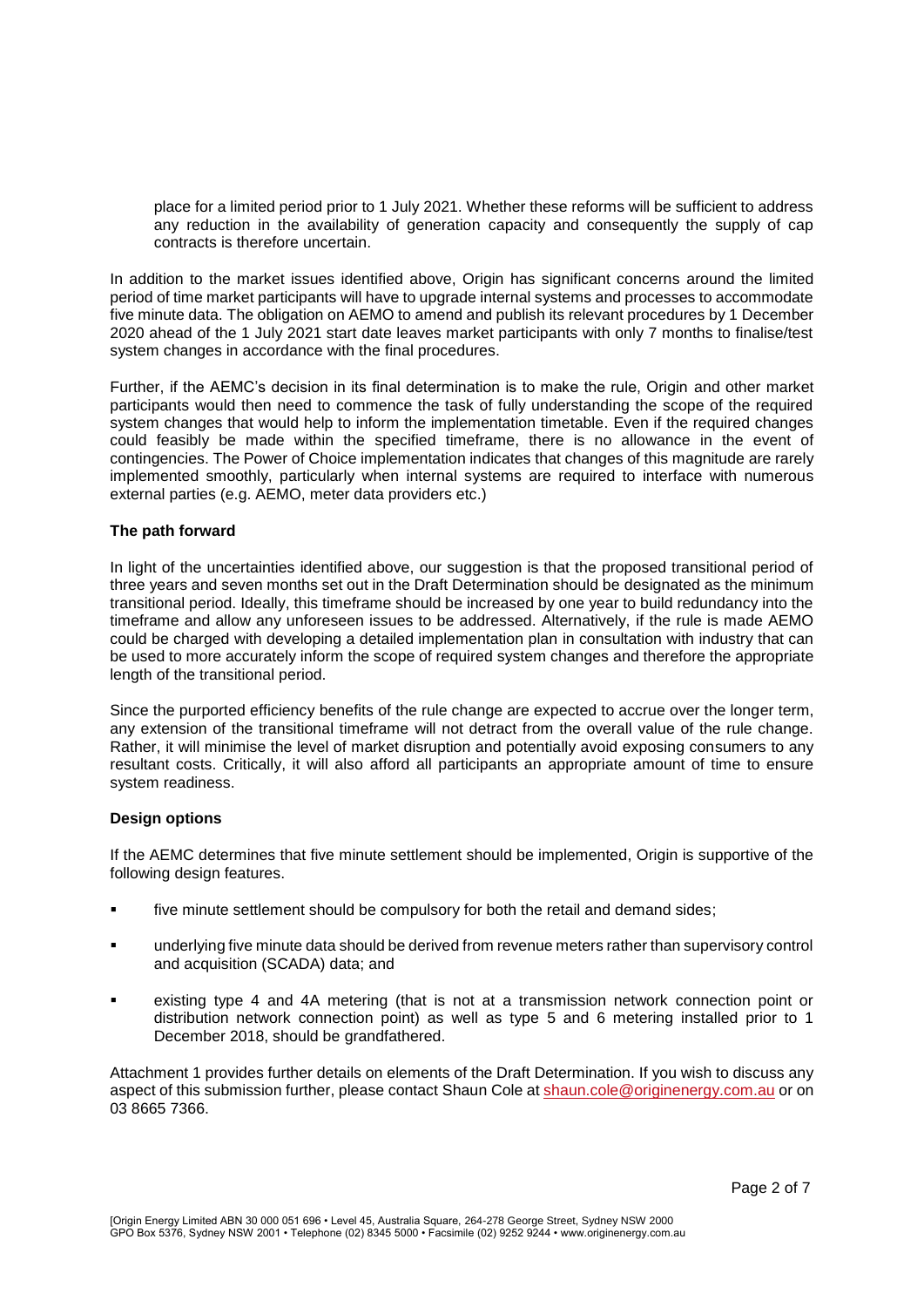Yours Sincerely,

Steve Reid Group Manager, Regulatory Policy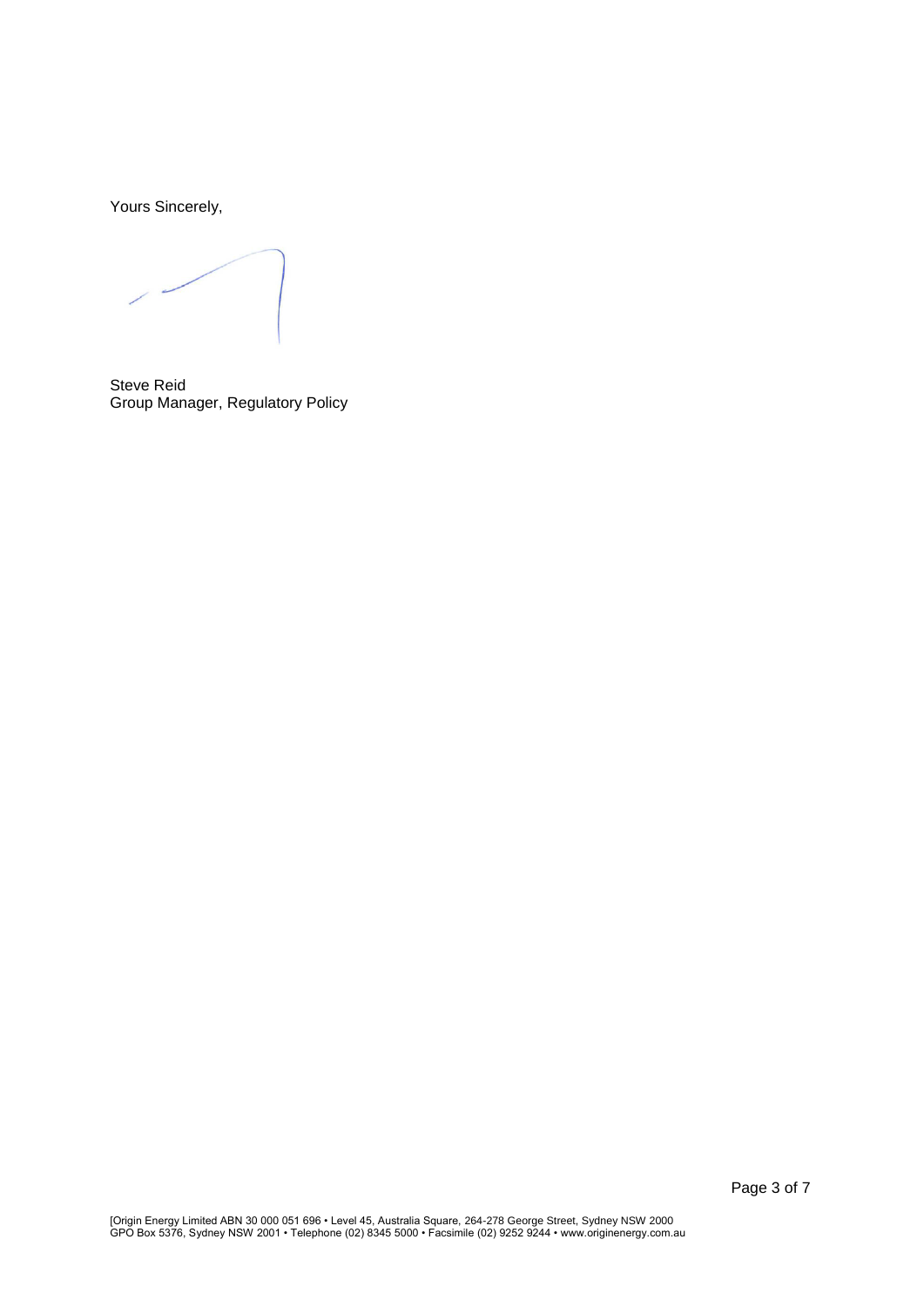# **Five Minute Settlement in the NEM**

### **1. Impact on the existing generation fleet**

As noted in the Draft Determination, a number of stakeholders (including Origin) have raised concerns about the implications of five minute settlement on existing generators and their ability to underwrite cap contracts. This includes a significant proportion of peaking pant within the NEM that would be incapable of responding to five minute price signals, since start-up times generally exceed this timeframe and minimum run times can extend for as long as two hours.

The AEMC has considered this issue further by analysing the correlation of underlying demand with trading interval price spikes greater than \$1,000/MWh and the operating level of peaking plant during peak pricing intervals. The historical analysis indicates that for the most part:

- price spikes are most likely to occur in peak times and when demand is expected to be at least 80 per cent of the maximum demand for that quarter; and
- peaking generators may be generating in anticipation of price spikes so that start-up times and ramp rates are less of a constraint.

Origin notes the above findings and agrees that tracking underlying demand will be important to optimise the operation of peaking plant under five minute settlement. But there are a number of limitations with this analysis that should be considered, as discussed below.

 *Predictability of price spikes*: While it can be observed that price spikes in New South Wales and Victoria are generally well correlated with demand, this is not the case in Queensland or South Australia. The AEMC's analysis demonstrates that price spikes greater than \$1,000/MWh occur only 78 per cent of the time in Queensland when demand is greater than 80 percent of the quarterly maximum, and 52 per cent of the time in SA.

Further analysis of the average loading levels of generators during 2016-17 also shows that when the trading interval price spiked, plant in SA were operating at lower levels than observed in the other regions during equivalent periods. This included the Torrens Island power station, which as a base load generator you would expect to already be online when many price spikes occur. As noted by the AEMC, the relatively high penetration of variable wind and solar generation, as well as interconnector limits and outages likely contribute to the heightened unpredictability of price spikes in SA. But given the changing energy mix across the NEM more broadly, it should not be assumed that these issues will not emerge elsewhere.

 *Frequency of price spikes*: A likely outcome of five minute settlement will be that the capacity factor of peaking plant would actually reduce, with peaking generators simply forgoing the opportunity to access price spikes that are unlikely to be sustained. Given analysis prepared by Russ Skelton & Associates demonstrated that prices spikes above \$1,000/MWh generally only last for one trading interval (i.e. they are not contiguous)<sup>1</sup>, it should not be assumed that the responsiveness of peaking plant under current arrangements will be replicated under five minute settlement. Further, where peaking plant sell a lower volume of caps due to an inability to protect their full capacity, their incentive to respond to price spikes will be reduced.

l

<sup>1</sup> Russ Skelton & Associates, *Five Minute Settlement – Assessing the Impacts*, report prepared for the Australian Energy Council, March 2017.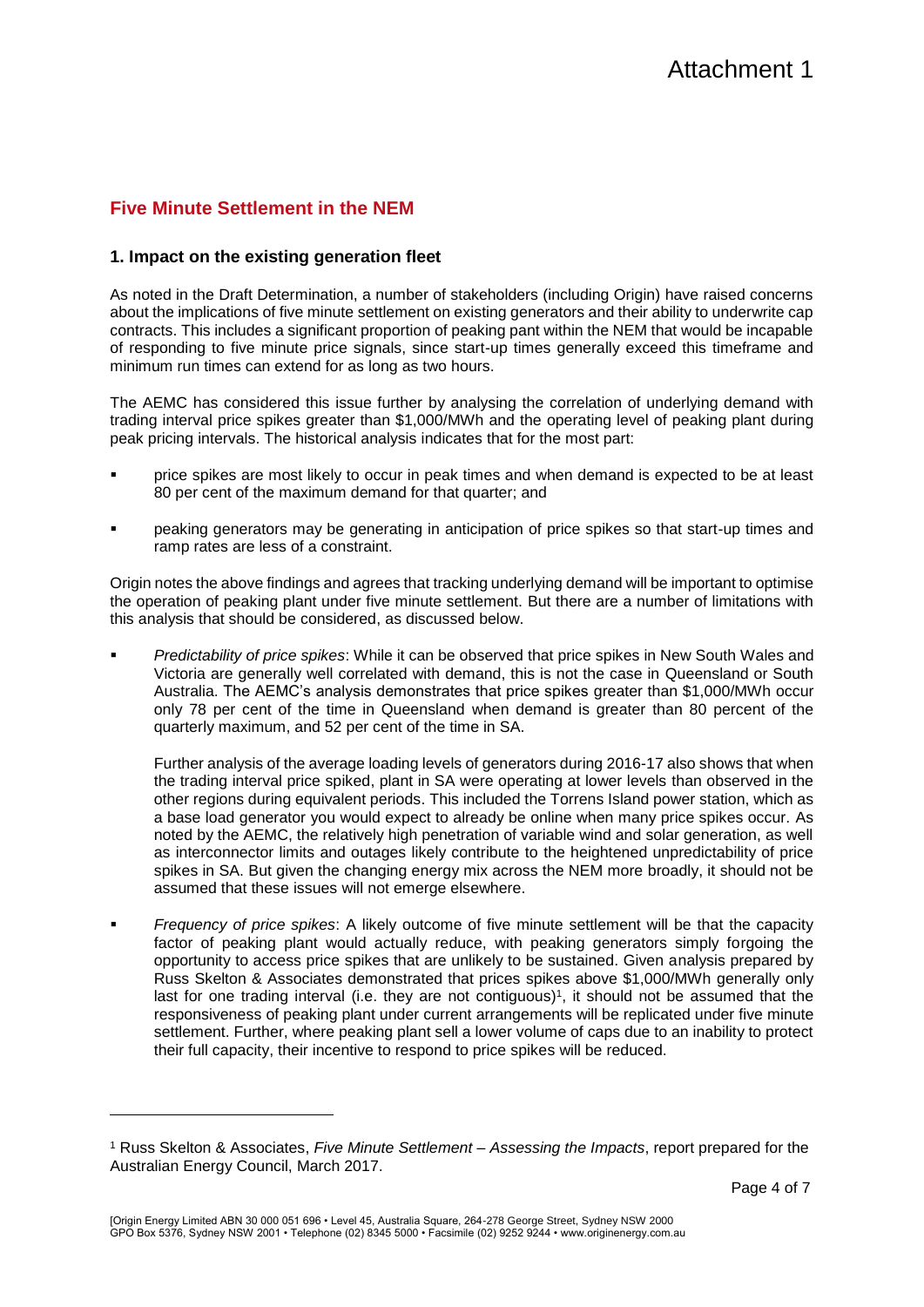*Tightening supply/demand balance*: Base load generators are one of the largest sellers of caps in the market. While the AEMC believes these generators will not be impacted by the rule change, tightening supply/demand conditions could result in increased baseload operating levels and a reduced volume of excess capacity available to underwrite and sell cap contracts. This is in addition to the impact of plant ramping limitations, which apply to base load and peaking generators alike.

Given the above factors, it is not clear how the AEMC can state with confidence that the volume of impacted caps will be limited to 625 MW. Further, while alternate financial products will emerge, the extent to which these products would fully capture the additional market risk imposed by five minute settlement is unclear. It will also take time for liquidity in such products to develop, given historical analysis of behaviour under 30 minute settlement cannot be wholly relied on to inform future contracting and operational decisions under five minute settlement.

## **2. Economic viability and suitability of new investment**

The benefits of the rule change are largely contingent on a view that investment in new, more responsive technology will occur. Potential options include aero derivatives / industrial (frame) open cycle gas turbines (OCGT) and energy storage. But it must be recognised that the new OCGT plant identified (including aero derivatives) are still unable to respond in five minutes from rest. As such, they would face similar challenges to the existing fleet of peaking plant, albeit to a lesser extent.

Further, the outlook for widespread deployment for battery storage remains uncertain. While technology is evolving rapidly, large scale battery projects are still in their infancy around the world and reliant on substantial subsidies to be economic. According to Energy Edge, while some large-scale battery projects may be installed in the short to medium term, they will be a long way from addressing the estimated shortfall in caps. The extent to which battery storage can supplement or contribute to the supply of cap contracts is also unproven and will depend on battery providers' risk profiles as well as their storage capabilities.

The overall impact of mass deployment of battery storage on the NEM (e.g. on system frequency) is also unknown and could potentially give rise to additional costs that would need to be considered when undertaking such an investment. This issue was recently raised by AEMO in the context of SA, who noted the ability of inverter based technology to ramp very quickly could cause power system problems (e.g. frequency disturbances) and ultimately lead to contingency type events.<sup>2</sup>

The AEMC acknowledged these concerns in the Draft Determination but noted that *'given the large amount of work currently being undertaken to address system security and reliability issues, and the developments in the market, the Commission is satisfied that there is no direct threat to system security or reliability from making the rule change'*. Notwithstanding the strong focus on reliability and security of supply, many of the current work streams are yet to be fully progressed and any associated reforms will only have been in place for a limited period prior to 1 July 2021.

Further, the adequacy of more recent reforms such as the requirement to register batteries (and battery facilities) greater than 5MW as *scheduled generating units* are yet to be tested in practice. It is conceivable that the proliferation of batteries and battery facilities below this threshold could still give rise to the issues identified by AEMO.

l

<sup>2</sup> Australian Energy Market Operator, *ESCOSA –* Inquiry into the Licensing Arrangements for Generators in SA, Workshop Presentation, 16 May 2017.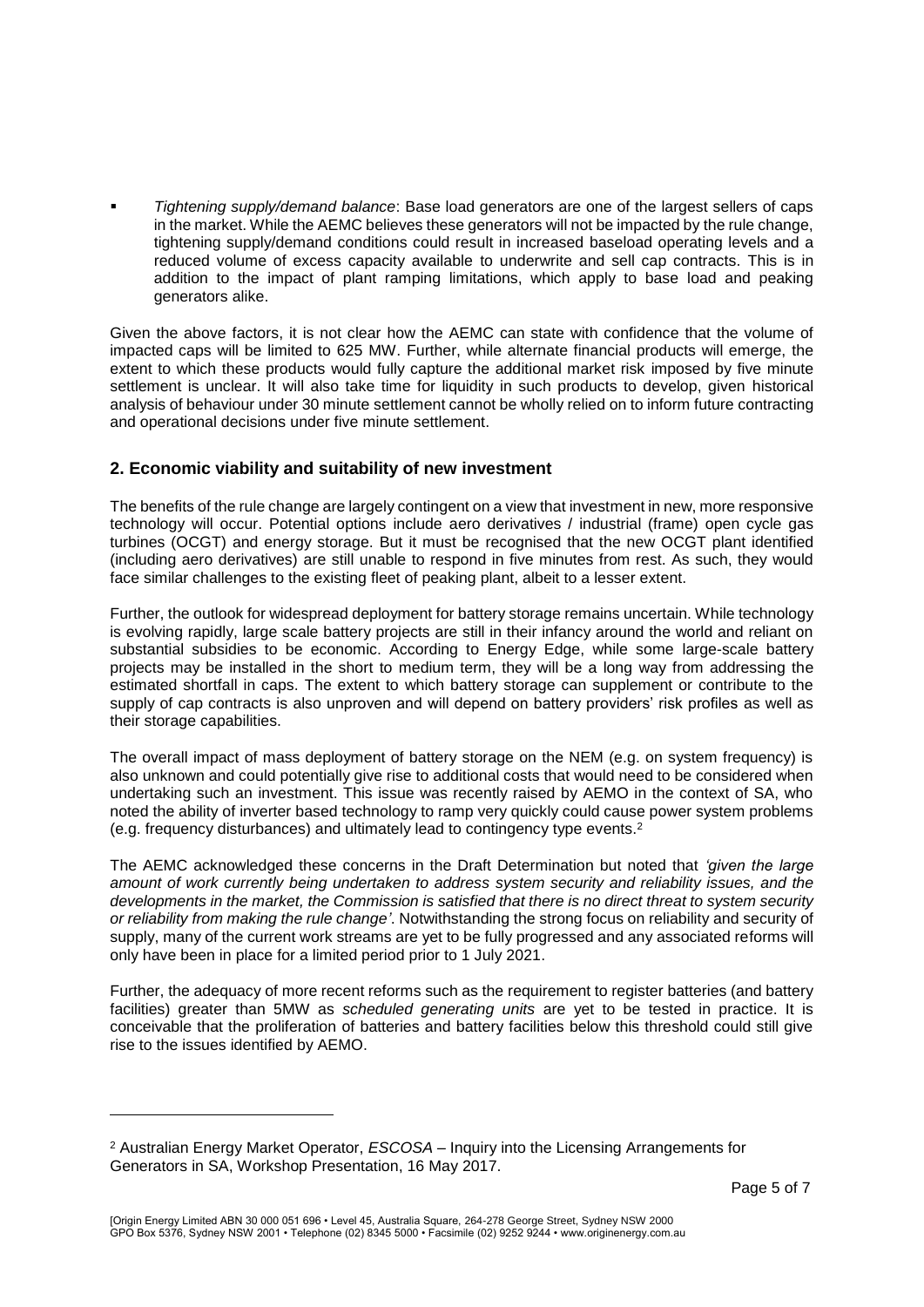### **3. Implementation issues and systems changes**

As noted in Origin's response to the earlier Directions Paper, implementing the proposed rule change will necessitate fundamental changes to internal systems and processes that currently have limited capability to accommodate five minute settlement data. If the AEMC's decision in its final determination is to make the rule, Origin and other market participants would then need to commence the task of fully understanding the scope of the required system changes that would help to inform the implementation timetable. A fundamental issue that Origin would need to resolve very quickly in this respect is whether the existing settlements system could be upgraded to accommodate five minute data or whether a completely new system is required.

Origin's experience with significant IT and system changes is also that they are often subject to unexpected delays, particularly given the level of customisation that is required to accommodate NEM settings. Even if the required changes could feasibly be made within the specified timeframe, there is no allowance in the event of contingencies. The Power of Choice implementation indicates that changes of this magnitude are rarely implemented smoothly, particularly when internal systems are required to interface with numerous external parties (e.g. AEMO and meter data providers). Further, given many market participants will be undertaking similar changes concurrently, there is also uncertainty as to whether there are sufficient vendors available to undertake such a task within the specified timeframe.

We also note that AEMO is obliged to amend and publish its relevant procedures by 1 December 2020 ahead of the 1 July 2021 proposed start date. This would leave market participants with only seven months to finalise/test system changes in accordance with the final procedures. This would seem inadequate based on the scope of changes required and potentially compromise the ability of market participants to be ready by the proposed start date.

Given the above, Origin has significant concerns regarding the proposed transitional period and would urge the AEMC to consider this further. Our suggestion is that the proposed transitional period of three years and seven months set out in the Draft Determination should be designated as the minimum transitional period. Ideally, this timeframe should be increased by one year to build redundancy into the timeframe and allow any unforeseen issues to be addressed. Alternatively, if the rule is made AEMO could be charged with developing a detailed implementation plan in consultation with industry that can be used to more accurately inform the scope of required system changes and therefore the appropriate length of the transitional period.

This will assist with minimising the level of market disruption, potentially avoid exposing consumers to any resultant costs and afford all participants an appropriate amount of time to ensure system readiness. Regarding the latter, Origin would likely be required to run two systems simultaneously and begin collecting five minute data on both the supply and demand side ahead of the implementation deadline to inform operational and investment decisions and test systems, which will be challenging.

As noted by the AEMC, the expected benefits of five minute settlement are likely to accrue over time. The suggested extension to the AEMC's proposed transitional period will therefore not detract from the overall value of the rule change. It is also unlikely to result in additional investment in less responsive plant, given any significant investments made during this period will be considered against the backdrop of five minute settlement rather than the existing market framework.

### **4. Five minute settlement design options**

If the AEMC determines that five minute settlement should be implemented, Origin is supportive of the following design features:

five minute settlement should be compulsory for both the retail and demand sides;